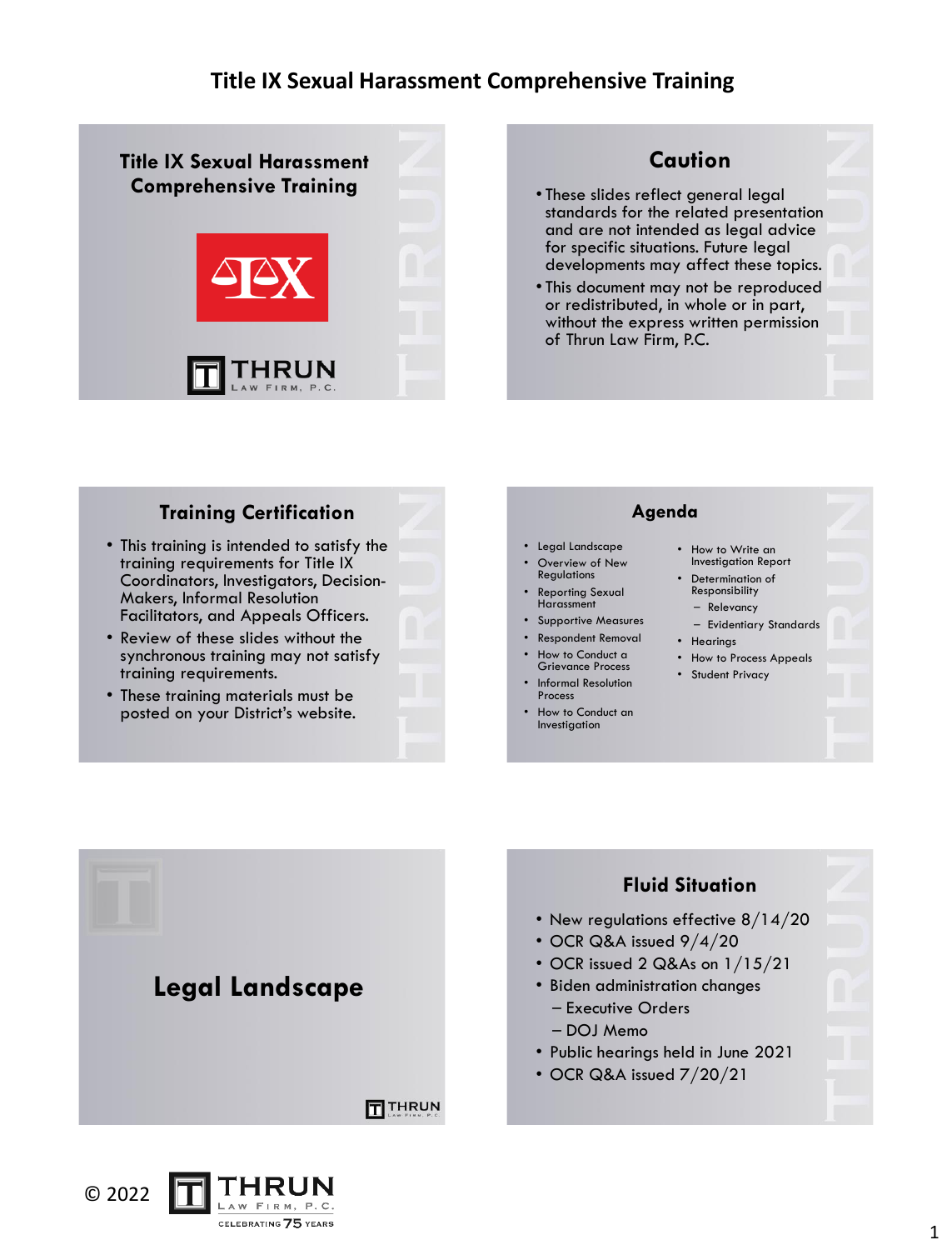#### **Next Steps**

- New or revised OCR guidance on Title IX regulations likely to continue
- NPRM expected May 2022…. Still waiting.
- Stay tuned!



#### **Title IX**

"*No person in the United States shall, on the basis of sex, be excluded from participation in, be denied the benefits of, or be subjected to discrimination under any education program or activity receiving Federal financial assistance . . .*"

20 USC 1681

#### **Broad Application**

- Academics
- Extracurricular activities
- Athletics
- All school programs and activities, on school transportation, and in schoolsponsored programs

# **Scope of New Regulations**

- Went into effect August 14, 2020
- Do not apply to sexual harassment that allegedly occurred before effective date
- Address sexual harassment as subset of sex-based discrimination
- Apply to staff-to-staff, staff-tostudent, student-to-staff, and student-to-student sexual harassment occurring **against persons in the U.S.**

#### **Retroactivity**

*"With respect to sexual harassment that allegedly occurred prior to August 14, 2020, OCR will judge the school's Title IX compliance against the Title IX statute and the Title IX regulations in place at the time that the alleged sexual harassment occurred. In other words, the Rule governs how schools must respond to sexual harassment that allegedly occurs on or after August 14, 2020.*"

OCR, *Question and Answers Regarding the Department's Final Title IX Rule*, September 4, 2020

# **Title IX Timeline**

- 1972 Title IX enacted
- 1974 Dept. of Health, Education, & Welfare issues regulations
- 1992 SCOTUS: student right to money damages for sexual harassment
- 1997 OCR: schools must respond to sexual harassment allegations
- 1998 SCOTUS: employee-to-student liability only if deliberate indifference following actual notice
- 1999 SCOTUS: narrow definition of student-to-student sexual harassment
- 2020 New Title IX regulations

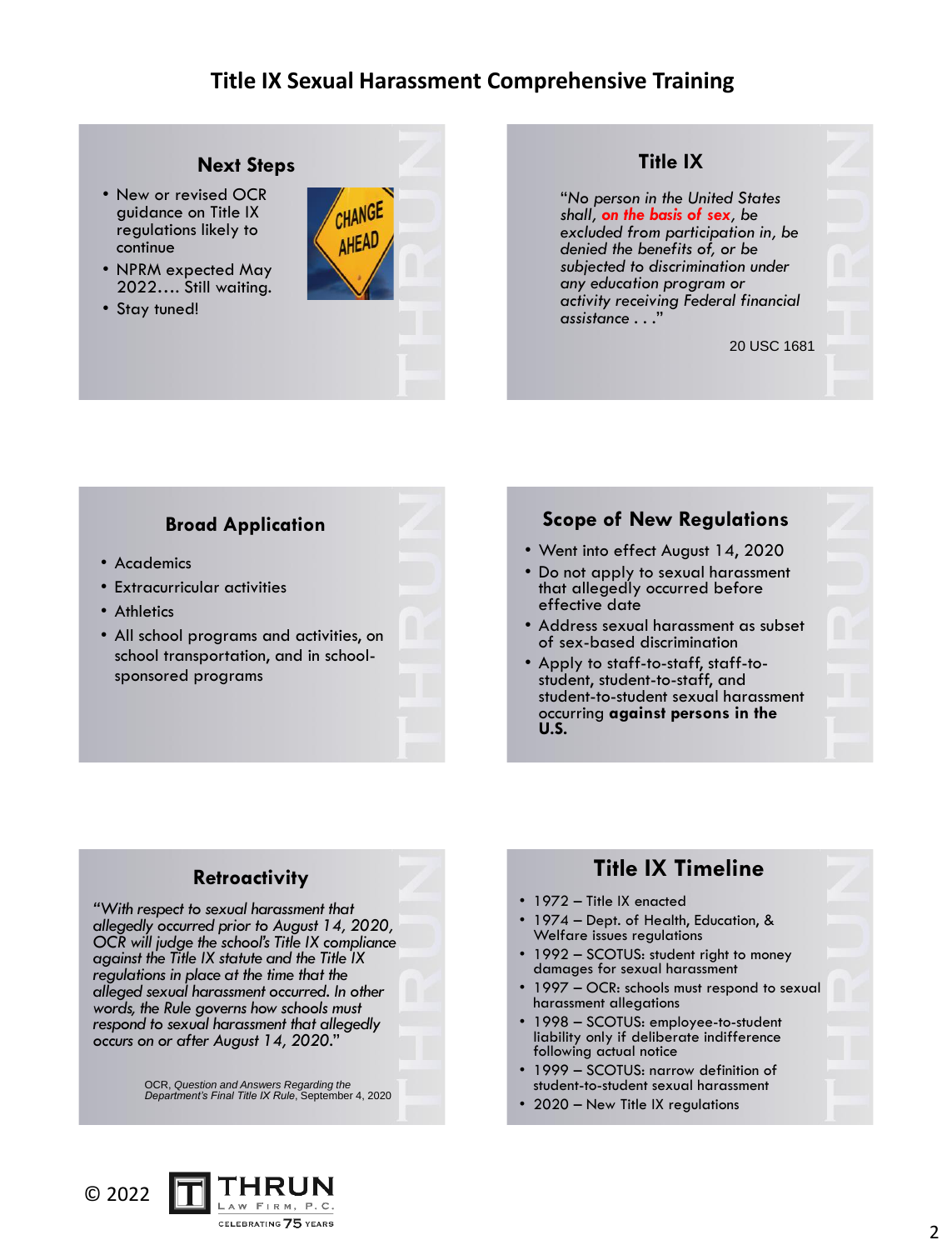#### *Gebser v Lago Vista Ind Sch Dist* **(US, 1998)**

Schools may be liable for money damages for employee-to-student sexual harassment if a school official who has authority to institute corrective action:

- Has actual notice of the employee's misconduct; and
- Is deliberately indifferent to the employee's misconduct, *i.e.* school made "an official decision…not to remedy the violation"

*Davis v Monroe Cnty Bd of Ed* **(US,1999)**

Schools may be liable for money damages for student-to-student sexual harassment if:

- School official who has authority to institute corrective action has actual notice of the misconduct and is deliberately indifferent to the misconduct;
- School has substantial control over both the harasser and "context" where the harassment occurs; and
- Harasser's conduct is "so severe, pervasive, and objectively offensive" that it "effectively denies equal access to an institution's resources or opportunities."



Unwelcome conduct determined by a reasonable person to be so severe, pervasive, *or* persistent, and to *interfere with or limit* a student's ability to participate in or benefit from school services, activities, or opportunities.

# **Overview of New Regulations**

THRUN

# **New Terminology**

- Alleged Victim  **Complainant**
- Alleged Perpetrator/Alleged Harasser **⇒ Respondent**
- Complaint, Investigation, and Resolution **Grievance Process**
- Educational Institution **->>>** Recipient
- Interim Measures **Supportive Measures**



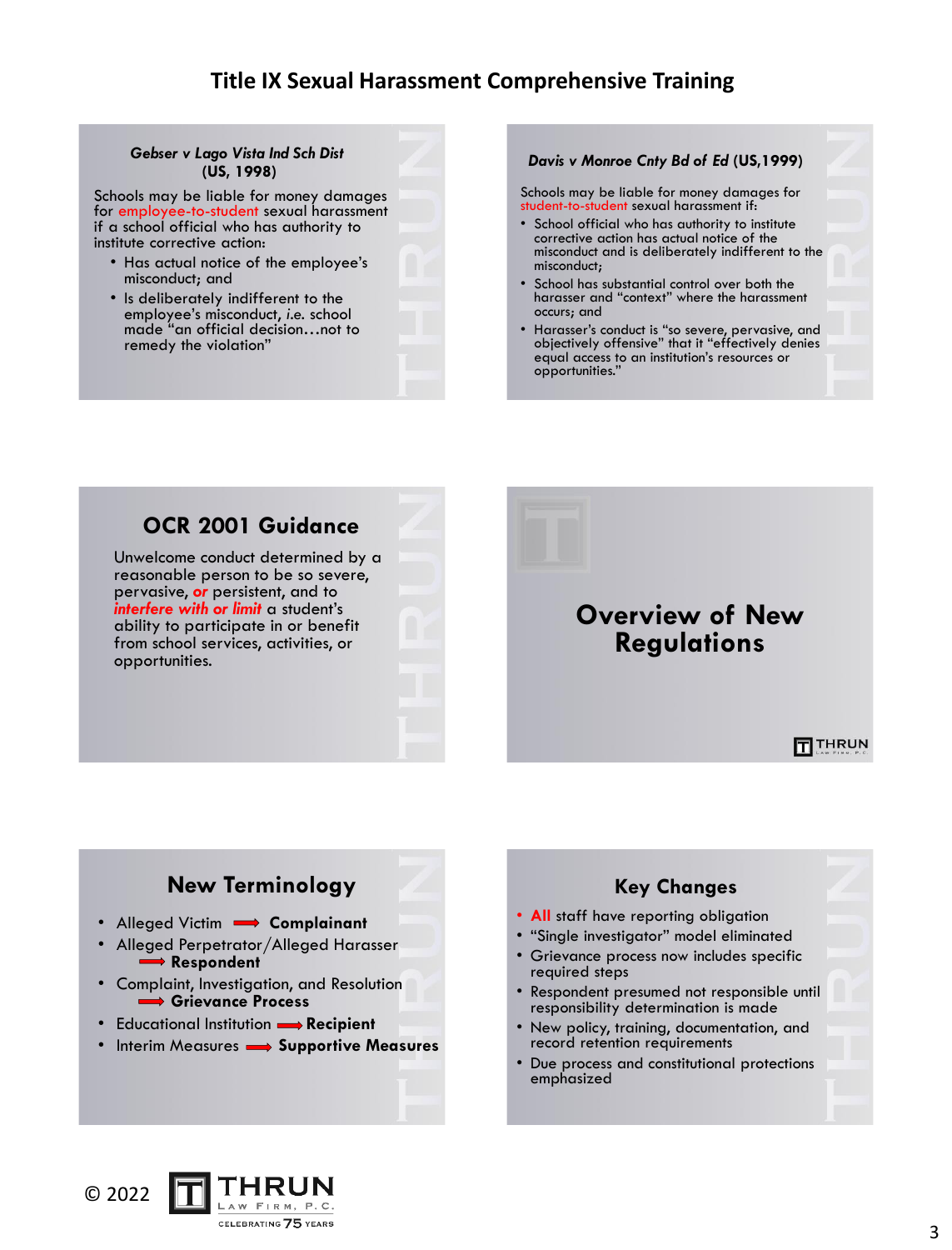#### **Key Title IX Roles**

- Title IX Coordinator: oversees school's Title IX compliance and is a school employee
- Investigator: Conducts investigation and issues investigation report
- Decision-Maker: Makes determination of responsibility
- Appeals Officer: Hears appeals
- Informal Resolution Facilitator: assists parties in reaching informal resolution, if applicable
- Investigator, Informal Resolution Facilitator, Decision-Maker, and Appeals Officer must be different persons and appropriately trained
- Title IX Coordinator may also serve as investigator or IRF

#### **Impartiality is Key**

- Persons serving in key roles must not have a conflict of interest or bias for or against:
	- Complainants and respondents generally, or
	- An individual complainant or respondent
- Prejudgment of the facts at issue must be avoided

#### **Constitutional Concerns**

Regulations emphasize protecting parties' constitutional rights:

- 1<sup>st</sup> Amendment (Freedom of Speech)
	- Exercising right doesn't constitute retaliation
	- Attempts to suppress free speech by school is not appropriate
- 5<sup>th</sup> Amendment (Due Process)
- 14<sup>th</sup> Amendment (Equal Protection)

#### **Due Process Concerns**

- Title IX can't be interpreted in a manner that denies any person due process
- Respondent presumed not responsible until determination made
- Grievance process must be "adequate, fair, and reliable" and "consistent with constitutional due process guarantees and conceptions of fundamental fairness"
- Due process is "critical part" of Title IX grievance process

### **What is Sexual Harassment?**

#### Conduct on the basis of sex that satisfies one or more of the following:

- Employee *quid pro quo*;
- Sexual assault, dating violence, domestic violence, stalking (definitions from Violence Against Women Act); and
- Hostile environment (new stricter definition)

# **Quid Pro Quo**

- Recipient's *employee* conditioning an aid, service, or benefit of the recipient on an individual's participation in unwelcome sexual conduct.
- **New**: only applicable to employee Respondents; not applicable to Respondent volunteer, student, etc.

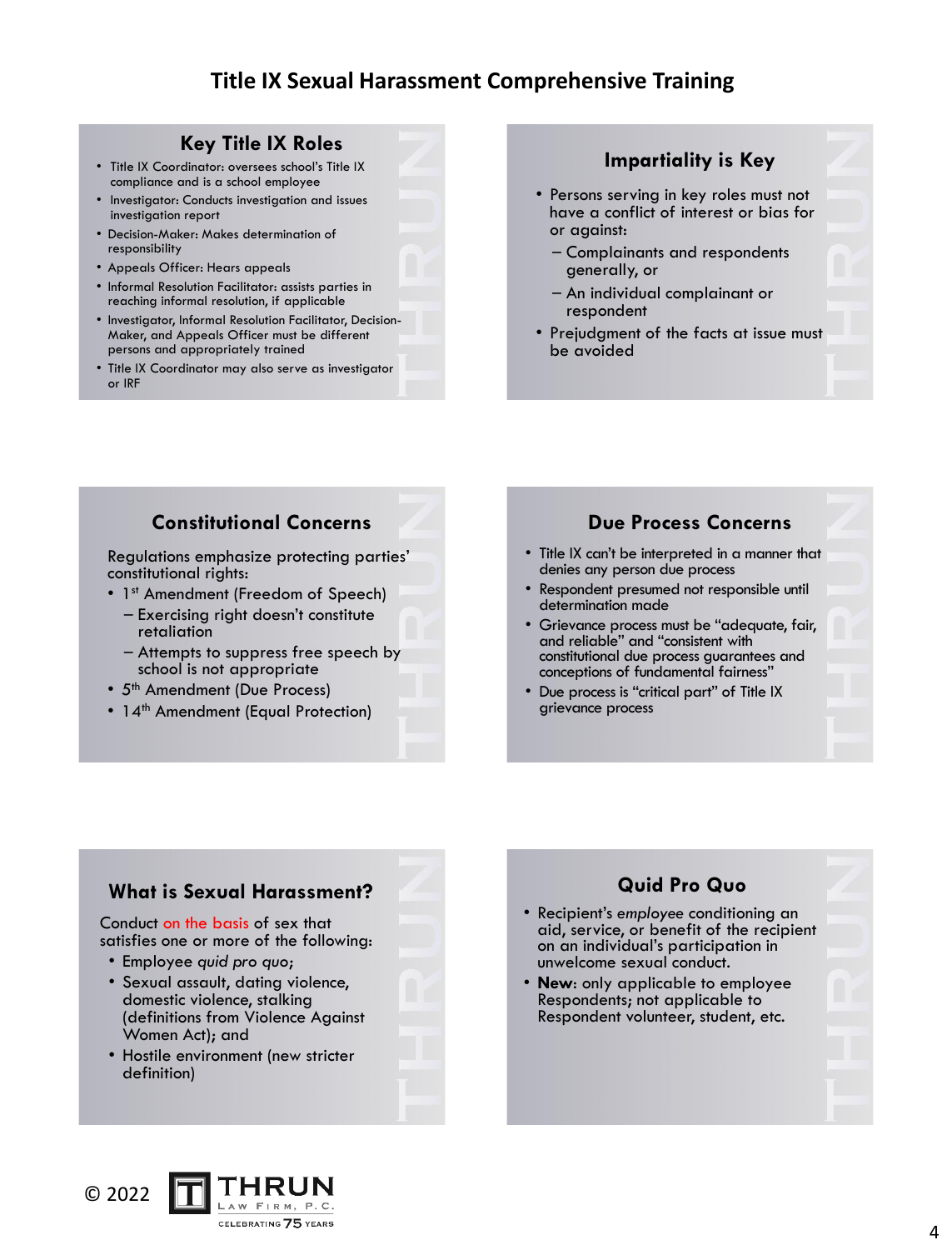### **Sexual Violence Definitions**

- "Sexual assault": an offense classified as a forcible or nonforcible sex offense under the uniform crime reporting system of the Federal Bureau of Investigation.
- "Dating violence": violence committed by a person who is or has been in a romantic or intimate relationship with the Complainant. The existence of such a relationship is based on a consideration of the length of the relationship, the type of relationship, and the frequency of interaction between the persons involved in the relationship.

### **Sexual Violence - Cont'd**

- "Domestic violence": felony or misdemeanor crimes of violence committed by a current or former spouse or intimate partner of the Complainant, person with whom the Complainant shares a child, person who is cohabitating with or has cohabitated with the Complainant as a spouse or intimate partner, person similarly situated to a spouse of the Complainant under the domestic or family violence laws of Michigan; or any other person against an adult or youth Complainant who is protected from that person's acts under the domestic or family violence laws of Michigan.
- "Stalking": engaging in a course of conduct directed at a specific person that would cause a reasonable person to (1) fear for the person's safety or the safety of others; or (2) suffer substantial emotional distress.

#### **Consent**

- Term not defined in regulations
- District must define term in its policy
- How does your policy define consent?
	- Consider absence or negation of consent, and capacity to consent

**Hostile Environment**

CELEBRATING 75 YEARS

*"Unwelcome conduct determined by a reasonable person to be so severe, pervasive, and objectively offensive that it effectively denies a person's equal access to the recipient's education program or activity."*

Persons in key Title IX roles must know how to apply your consent definition consistently, impartially, and in accordance with policy

#### **Staff/Student Conduct**

- Sexual conduct between a District employee and a student is *always* prohibited
- Consent is irrelevant
- Criminal charges may result

# **Hostile Environment**

Unwelcome conduct determined by a reasonable person to be:

#### Old Definition

Severe, pervasive, *or persistent*, and *to interfere with or limit* a student's *ability to participate* in or benefit from school services, activities, or opportunities.

#### New Definition

To be *so* severe, pervasive, *and objectively offensive* that it *effectively denies* a person's *equal access* to the recipient's education program or activity.

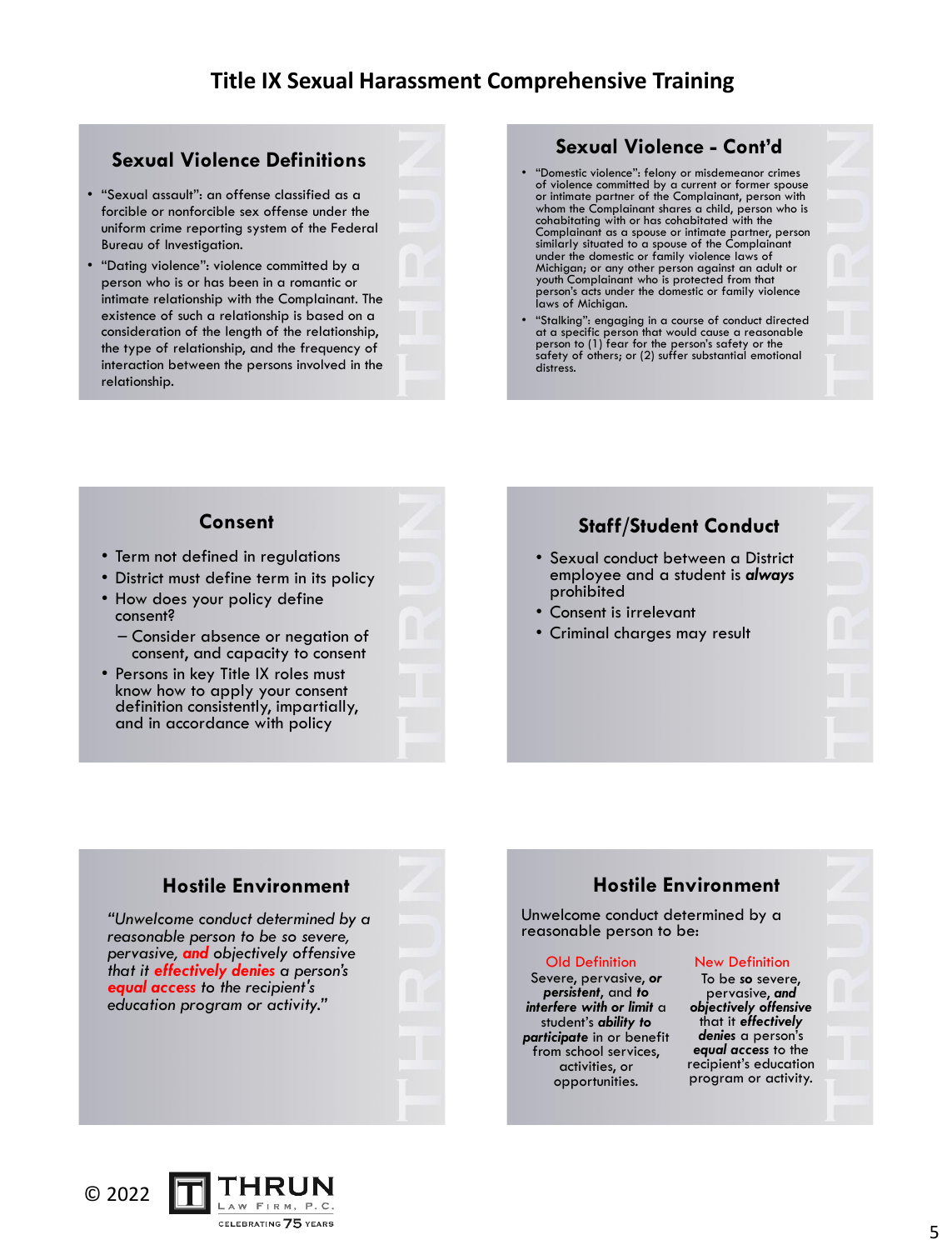#### **Denial of Equal Access**

- Reactions to sexual harassment vary and should be assessed from perspective of a reasonable person in Complainant's position
- Denial may include skipping class to avoid harasser, grade decline, difficulty concentrating in class
- No concrete injury required
- Complainant need not drop out of school, fail a class, have a panic attack, or otherwise reach "breaking point"

OCR, *Question and Answers Regarding the Department's Final Title IX Rule*, September 4, 2020

### **"Education Program or Activity"**

*"Includes locations, events or circumstances over which the recipient exercised substantial control over both the respondent and the context in which the harassment occurs,..."*

34 CFR 106.44(a)

#### **Scope of Education Program or Activity**

#### Consider:

- Location of conduct?
- Relationship to school or school activity?
- Involvement of student, employee, volunteer, contractor?
- Policy/handbook language?
- If no jurisdiction under Title IX, may have jurisdiction to address alleged misconduct under another policy, rule, or law

#### **Off-Campus Sexual Harassment**

- Case-by-case analysis
- Investigate if school doesn't know where misconduct occurred
- Not during school activity? Consider effects of off-campus conduct at school!
- Consider applicable codes of conduct and Revised School Code provisions

# **Deliberate Indifference**

- Schools must not be *deliberately indifferent* to sexual harassment
- Deliberate Indifference  $=$  failure to respond **reasonably** in light of known circumstances
- School must respond in **reasonably prompt** time frame
- Take complaints seriously. Report and address behavior that may be sexual harassment; do not hope it will "just go away."



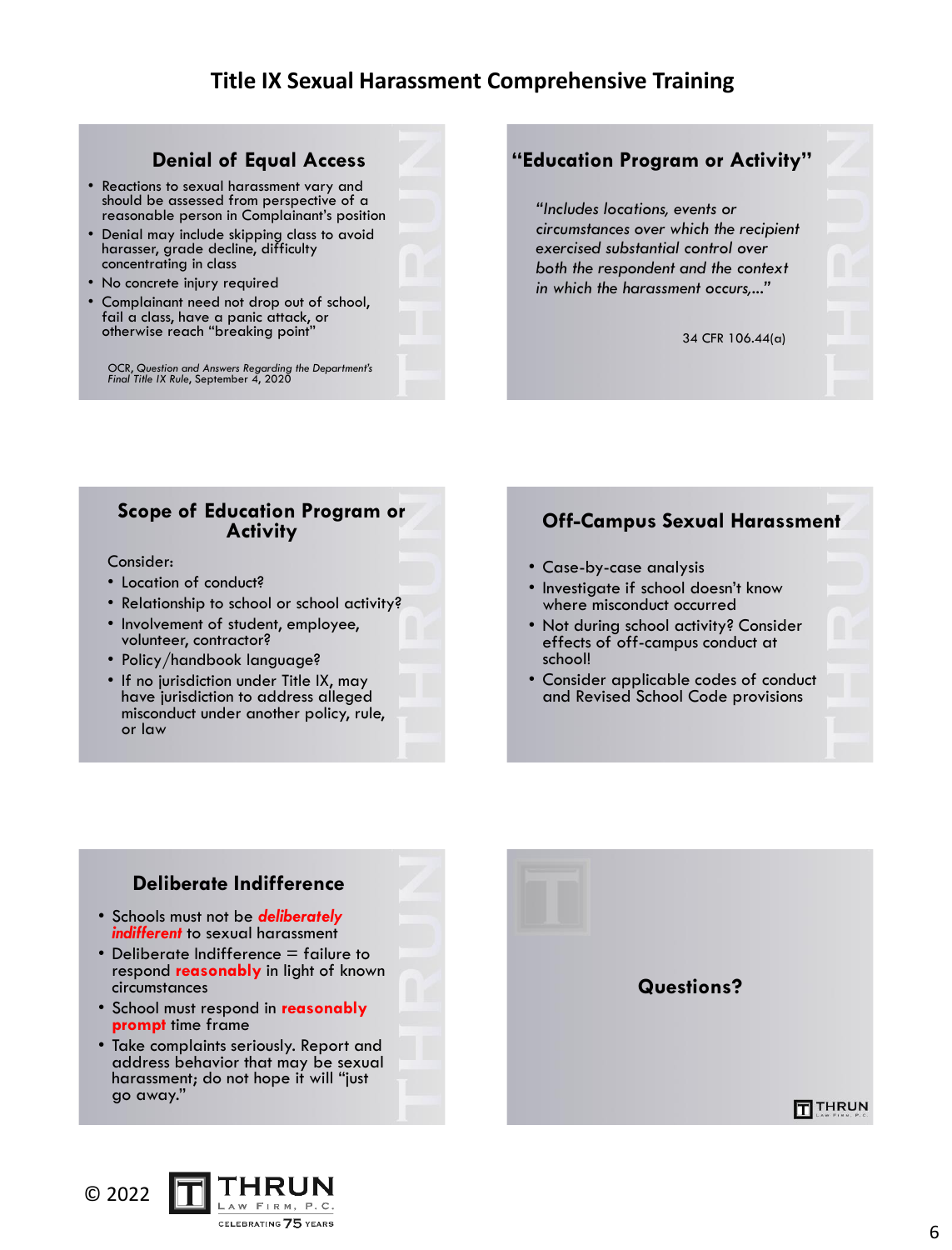



#### **Making a Report**

- Any person can make a sexual harassment report
- Reports can be made verbally, in writing, or electronically at any time to any school employee or the Title IX Coordinator
- Anonymous reports are permissible
- Report of sexual harassment  $\neq$  Formal **Complaint**

#### **Actual Knowledge**

- School's obligation to respond to sexual harassment is triggered when it has "actual knowledge"
- "Actual knowledge" means notice of sexual harassment or allegations of sexual harassment to school's Title IX Coordinator or any school employee

## **Employee Reporting Obligation**

- Check your policy for employee reporting steps and timelines!
- TLF Policy requires any District employee who receives a report of sexual harassment or has actual knowledge of sexual harassment to convey that information to the Title IX Coordinator **by the end of the next business day**.
- If you see something, say something!
- Noncompliance = discipline

#### **Responding to Report** • Title IX Coordinator must, upon receipt of report: – Contact Complainant (alleged victim) to discuss "supportive measures" – Inform Complainant of "supportive measures" available – Explain process for filing Formal Complaint • Failure to do the above = deliberate indifference

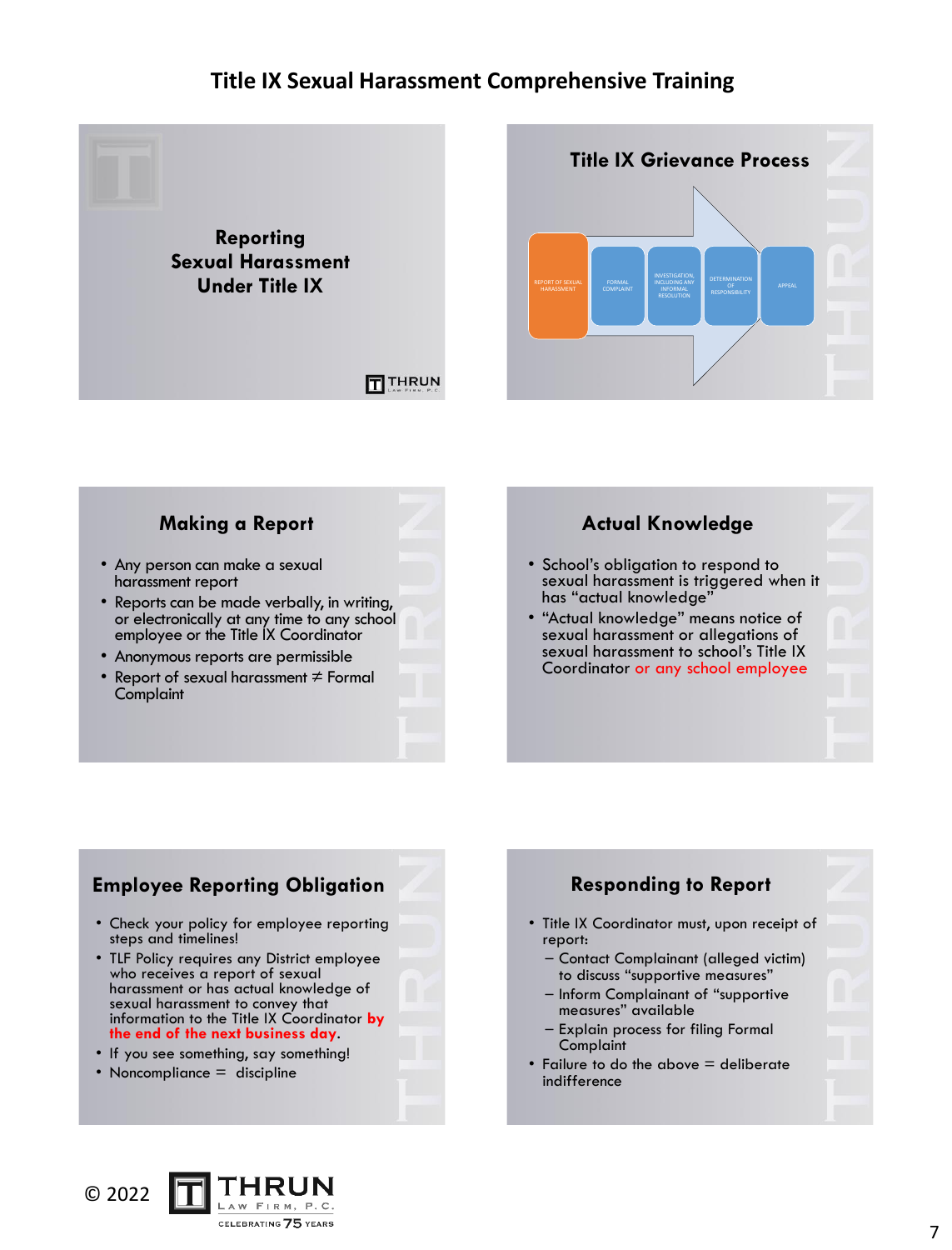

#### **Examples** • Counseling • Work/class schedule changes • Extensions of deadlines • Increased supervision or escorts • Mutual no-contact order • **But**, school may not impose discipline or other actions that are not supportive measures against Respondent before completing the grievance process **Offering Supportive Measures** • No "one size fits all" • Must be offered whether Complainant files Formal Complaint or not • Modify, as necessary, to avoid deliberate indifference • Document whether supportive measures were offered and which were taken, and retain documentation • Keep confidential to extent possible except as may be required by law • Coordinated by Title IX Coordinator



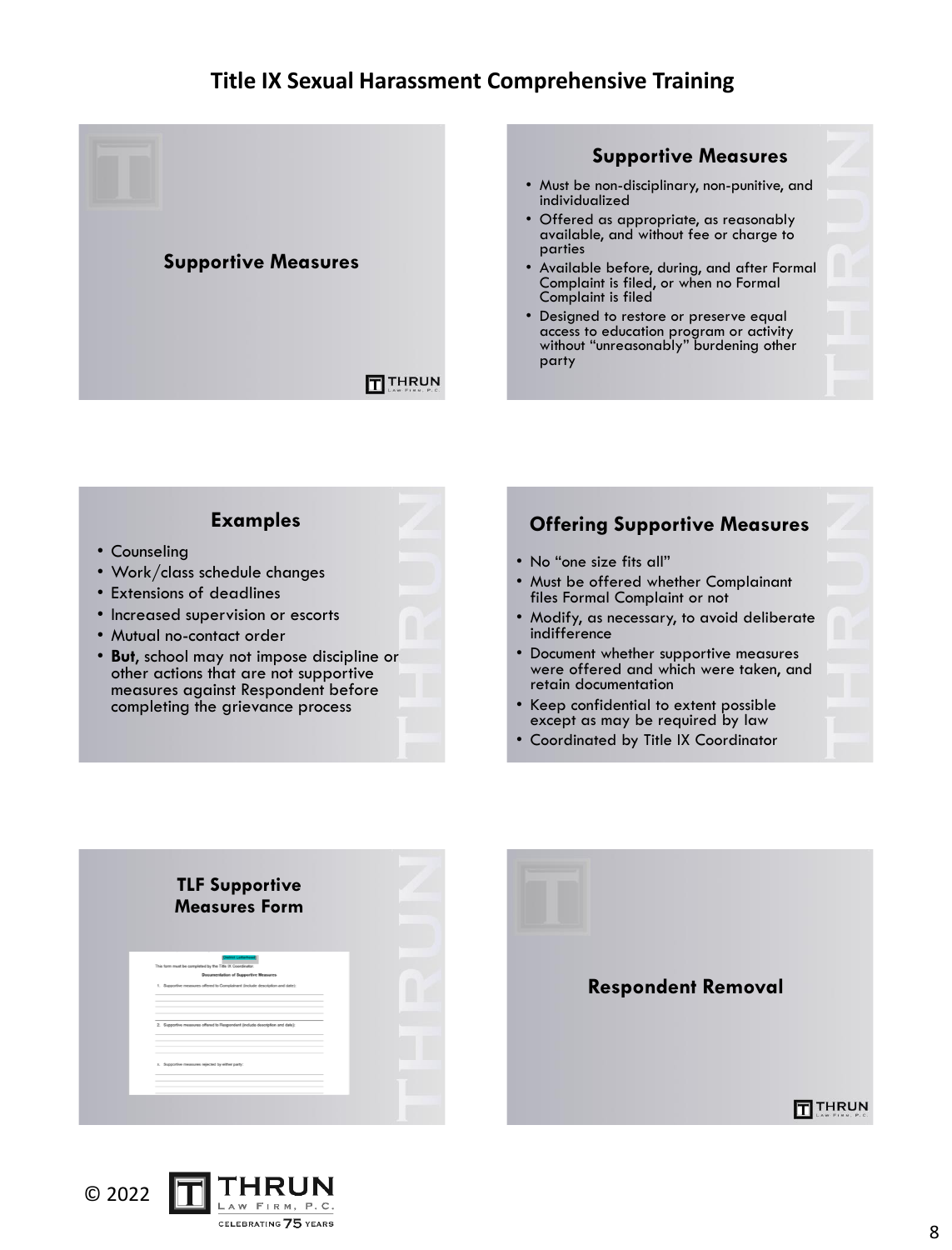#### **General Rule**

Disciplinary sanctions may not be imposed against respondents before grievance process concludes except:

- Employee Respondents may be placed on nondisciplinary administrative leave pending completion of grievance process
- Student Respondents may be removed from school programs or activities on emergency basis only

#### **Student Emergency Removal**

- Before removing student, school officials must:
	- Conduct individualized safety and risk analysis;
	- Determine that an immediate threat to physical health or safety of students or staff justifies removal; and
	- Provide removed student notice and opportunity to challenge removal immediately after being removed
- Consider IDEA and Section 504 requirements governing disciplinary removals of students with disabilities



### **Formal Complaint**

A document filed and signed by a complainant or signed by Title IX Coordinator alleging sexual harassment against a Respondent and requesting that District investigate the sexual harassment allegation.

34 CFR §106.30



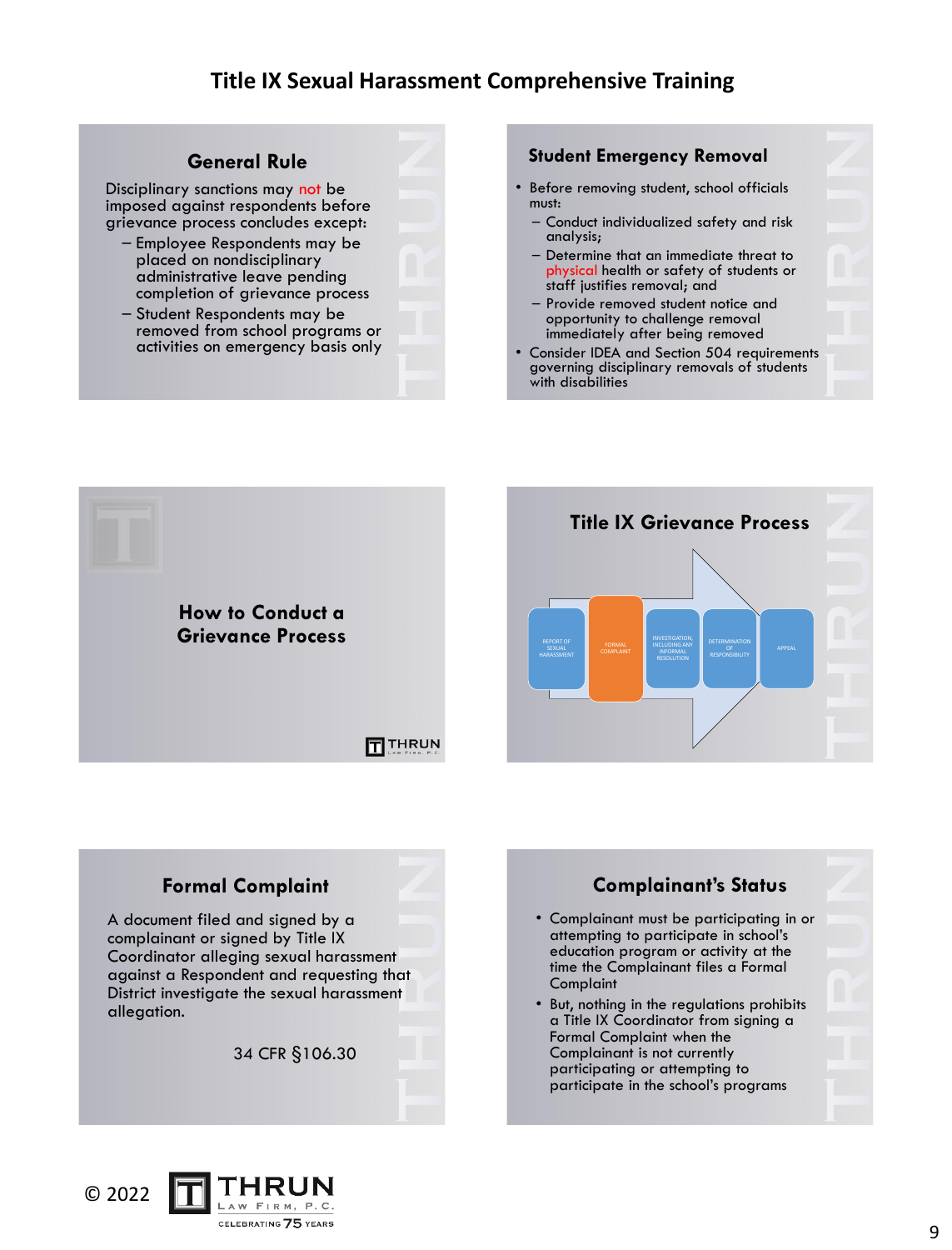#### **Key Question**

Is it clearly unreasonable in light of the known circumstances for the Title IX Coordinator to sign or not sign a Formal Complaint?



#### **TLF Formal Complaint Form**

#### **Notice to Parties**

Upon receipt of Formal Complaint, provide written notice to the parties (if known) that includes:

- Notice of grievance process, including any informal resolution process
- Notice of allegations
- Must be detailed!
- Include dates, locations, names, and other specifics alleged in complaint
- Statement that Respondent is presumed not responsible and that a determination of responsibility is made at conclusion of grievance process

#### **Notice to Parties- Cont'd**

- Right to have advisor of their choice, including an attorney
- Right to inspect and review evidence
- Notice of any code of conduct provision that prohibits knowingly making false statements or submitting false information

If, during the investigation, it is determined that additional allegations will be investigated, notice of additional allegations must be sent to the parties

#### **Consolidation of Complaints**

If there are multiple Formal Complaints alleging the same facts or against the same Respondent, the Formal Complaints may be consolidated to streamline the grievance process



**Bifurcation of the Investigation**

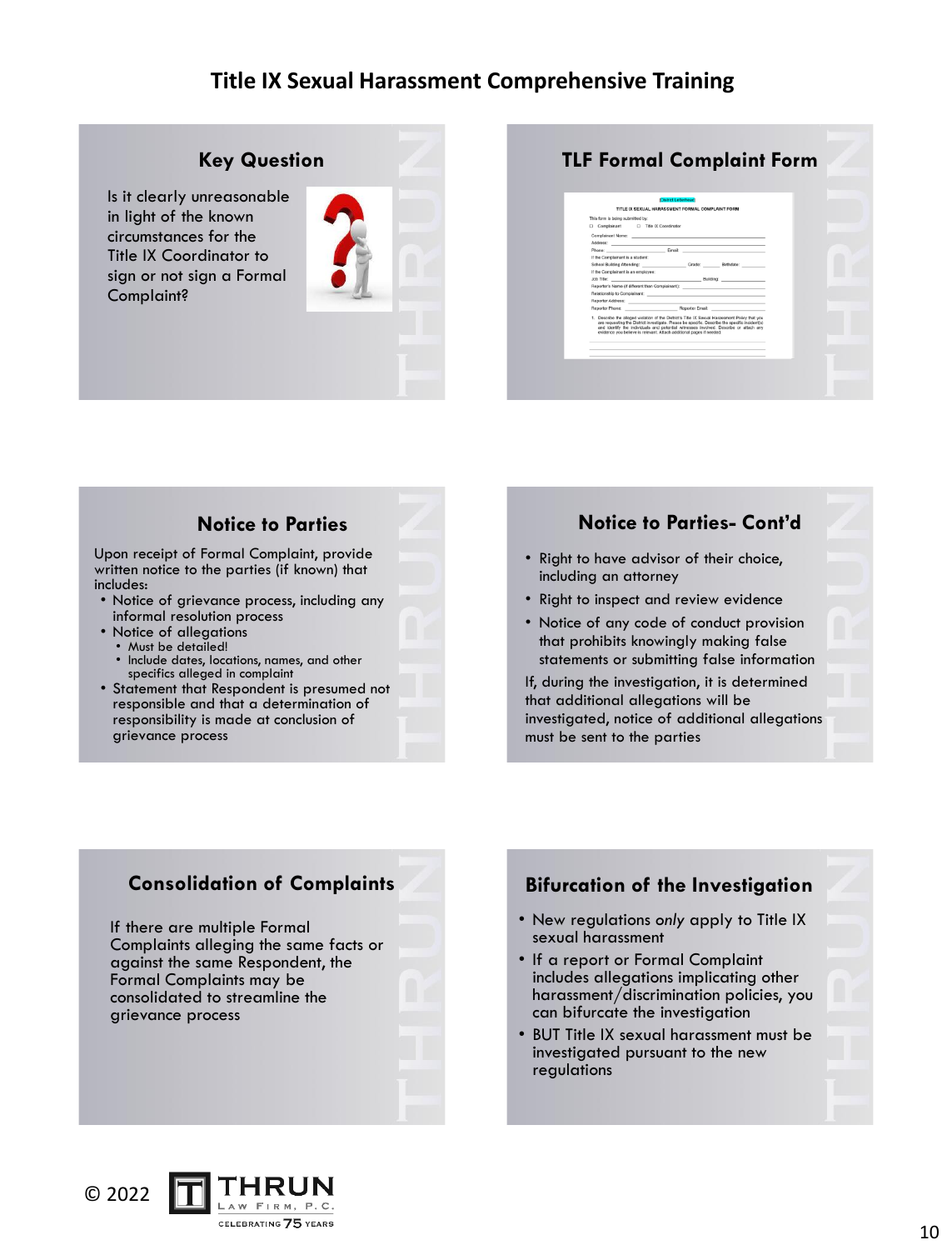#### **Formal Complaint Dismissal**

#### **Mandatory**

**Must** be dismissed if allegations, if proven:

- Would not constitute sexual harassment under new definition;
- Did not occur in recipient's (school) program or activity; or
- Did not occur against a person in the U.S.

#### Permissive **May** be dismissed if:

- Complainant requests withdrawal;
- Respondent's enrollment or employment ends; or
- Specific circumstances prevent the school from gathering evidence sufficient to reach a determination (e.g., Complainant not cooperating with investigation, many years between alleged misconduct and complaint filing)

REMEMBER: Even if complaint is dismissed under Title IX, school may address<br>complaint under another policy or code of conduct provision in some<br>circumstances.

# **Dismissal Notice** Prompt, simultaneous written notice to both parties that includes: • Reasons for mandatory or discretionary dismissal, and • Right to appeal The allegations in the complaint, even if proven, would not a<br>coloned in the Districts Title IV flowed interconnect Boliva





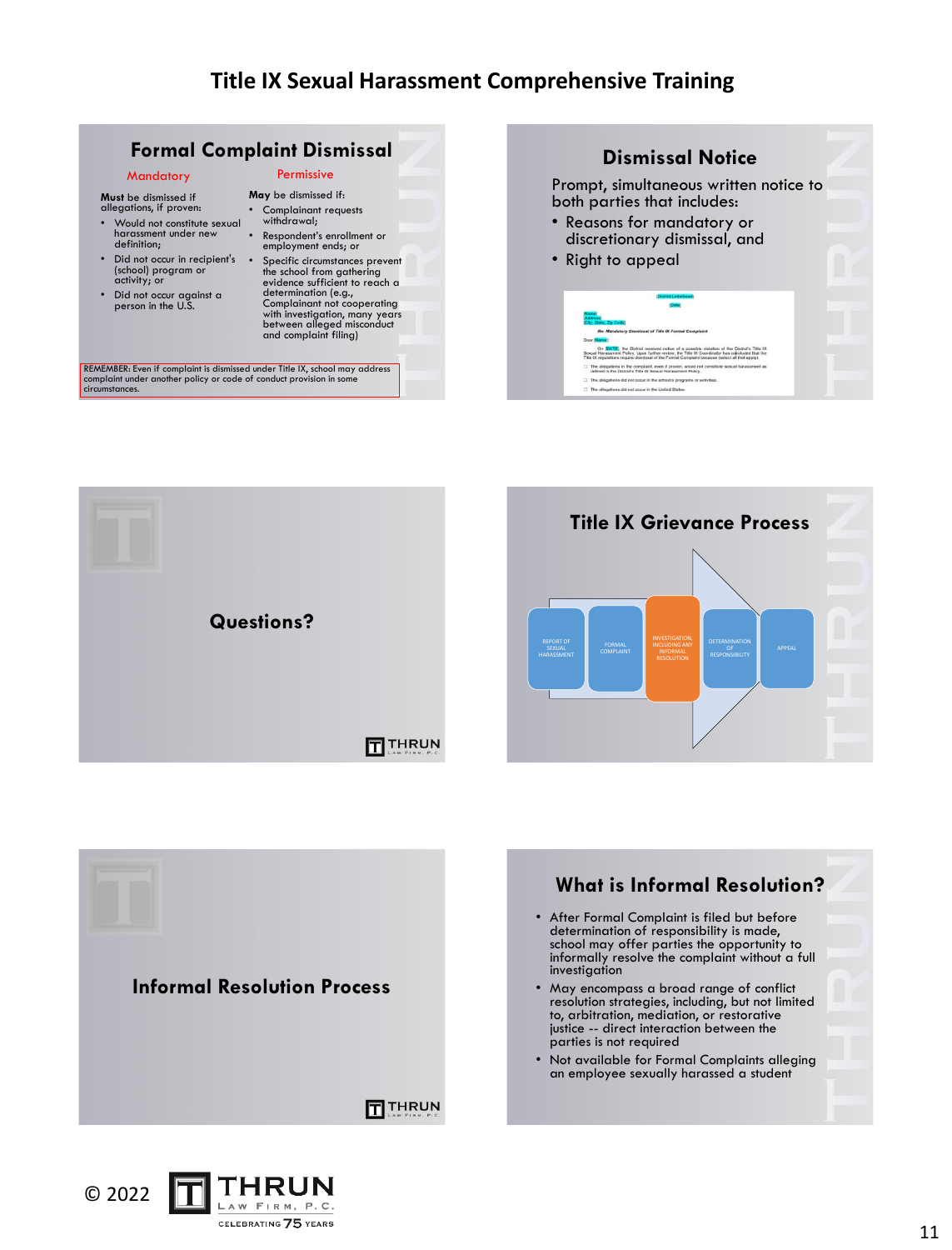#### **School's Discretion**

- School is not required to offer informal resolution
- If offered, school has discretion to determine what process will be used
- Consider:
	- What conduct has been alleged?
	- What resolution is sought?

#### **Voluntary Process**

- Neither party should be pressured to participate
- Schools cannot require parties to participate or otherwise waive their right to an investigation and adjudication of the Formal Complaint
- Parties may withdraw from the informal resolution process and resume the investigation at any time before resolution is reached

#### **Notice and Consent Required**

Title IX Coordinator or Investigator must:

- Provide both parties written notice of their informal resolution rights; and
- Obtain written, voluntary consent from both parties to enter into the informal resolution process.

LAW FIRM, P.C. CELEBRATING 75 YEARS

## **Informal Resolution Notice**

The written notice must include:

- Allegations being investigated;
- Informal resolution requirements, including when informal resolution would preclude resuming a formal complaint arising from same allegations;
- Right to withdraw from informal resolution and resume the grievance process; and
- Any consequences resulting from participating in the informal resolution process, including the records that will be maintained or could be shared.

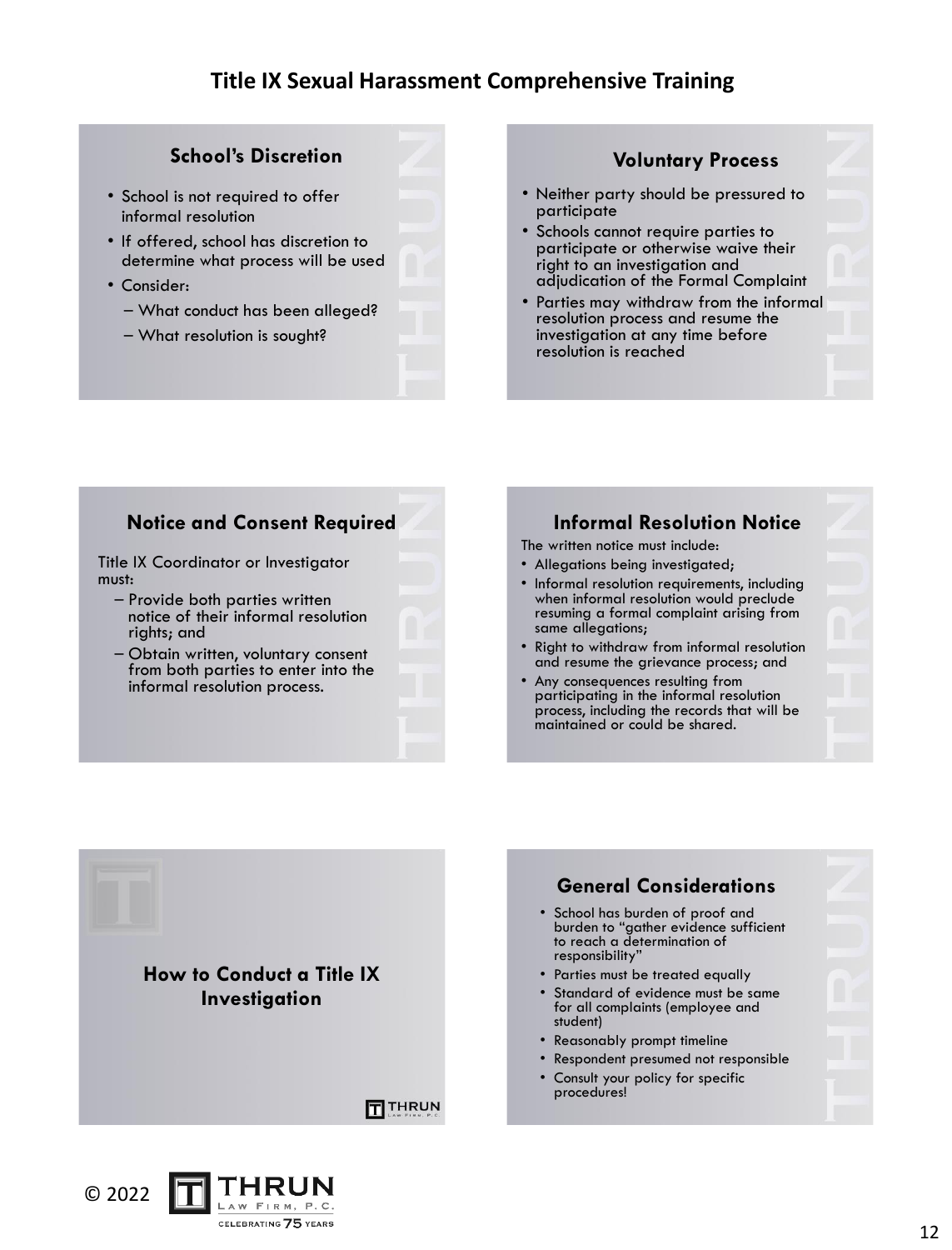#### **Initial Steps**

- If students are involved contact parents/guardians
- Consider Mandatory Reporting Requirement & report to law enforcement
- Don't promise confidentiality!
- Secure evidence
	- Physical
	- Documentary
	- Electronic & Video

#### **CAUTION: Photos and Videos of Students**

- If allegation involves sexting or other photos or videos of students that could possibly be considered child pornography, *CALL LAW ENFORCEMENT*
- Do not view, save, copy, disseminate, handle or maintain photos and videos of students that could be considered child pornography
- Legal exposure for employee & school

#### **Law Enforcement Involvement**

- Does *not* relieve school of Title IX obligation to investigate
- Do *not* use police involvement as excuse not to investigate
- Do *not* wait for criminal conclusion
- Can *briefly* delay Title IX investigation for concurrent criminal investigation

#### **OCR: Law Enforcement**

"Police investigations may be useful for factgathering; but because the standards for criminal investigations are different, police investigations or reports are not determinative of whether sexual harassment or violence violates Title IX. Conduct may constitute unlawful sexual harassment under Title IX even if the police do not have sufficient evidence of a criminal violation."

*LaPorte Comm Sch Corp* (OCR, 2015)

# **Delays and Time Extensions**

- Temporary delays for "good cause" are permitted with written notice to parties
- "Good cause" examples:
	- Complexity of the investigation
	- Concurrent law enforcement investigation with time-dependent release of evidence
	- Absence of parties or witnesses
	- Need to provide accommodations for party or witness with a disability
- **Delays for administrative convenience is not "good cause"**

## **Advisors**

- Parties may be accompanied by an advisor of their choice in any meeting or grievance process proceeding
- Advisors can be parents, staff members, attorneys, friends, or other persons -- the party is in the best position to decide who serves in this role
- School may not restrict who serves as advisor

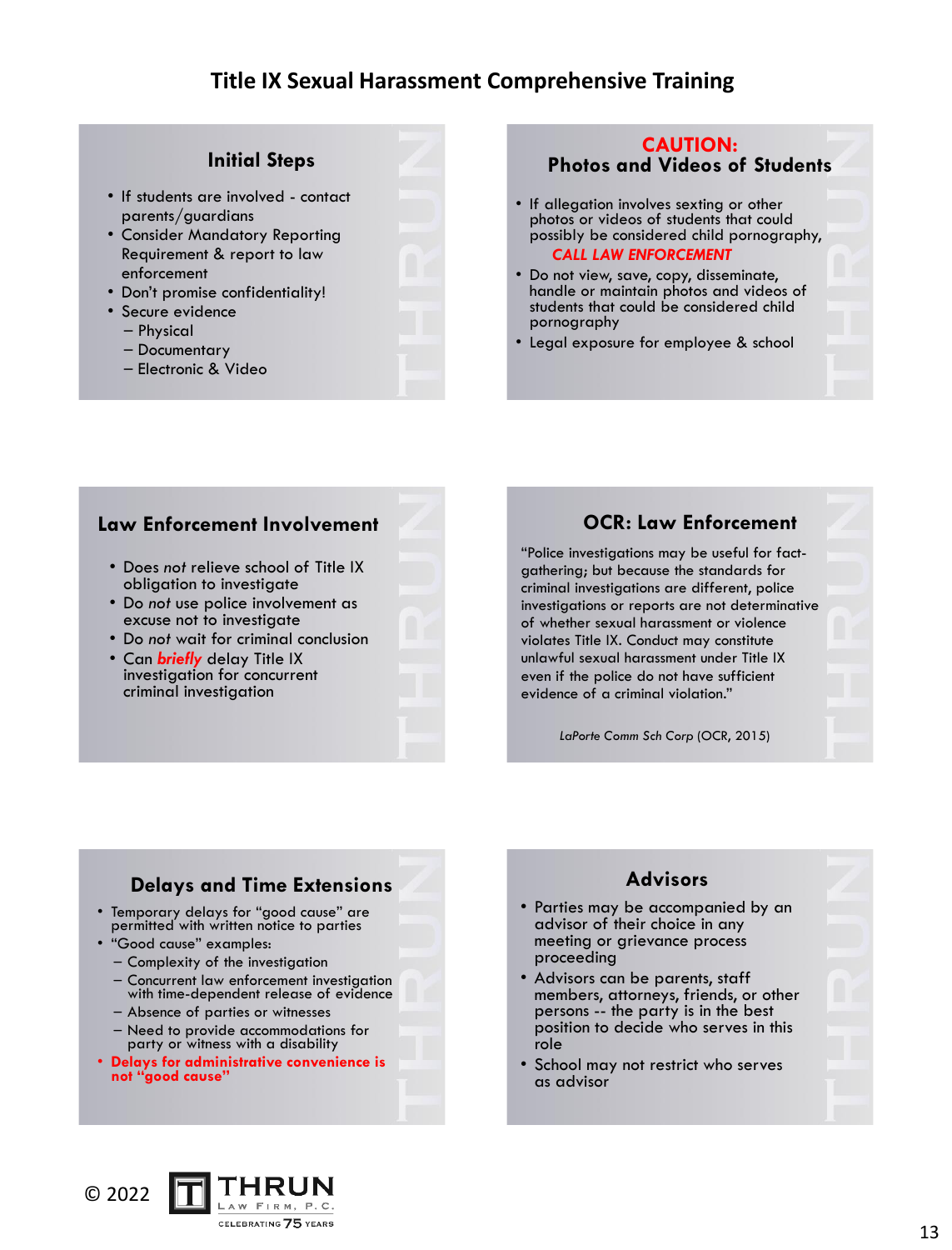#### **Investigation Tips**

- Create investigation plan based on what you know from Formal Complaint
- Interview Complainant first to gather more information about the allegations
- Use information from Complainant's interview to determine who to interview next and what evidence to secure
- Conduct site visits, if applicable
- Secure evidence (physical, documentary, electronic, *i.e.*, video, digital, social media)
- Usually interview Respondent last

#### **Notice of Interviews**

- Must provide date/time/location, participants, and purpose of all hearings (if any), investigative interviews, and meetings, to party whose participation is invited or expected, in writing
- Notice must be given a sufficient time in advance so that a party may prepare for interview

#### **Establish Ground Rules**

- May set ground rules for interviews so long as rules apply equally to both parties
- Examples:
	- Be honest and forthright
	- Abusive, disruptive behavior or language will not be tolerated
- Advisor may not interrupt the interview but will be given an opportunity to provide additional information at end of interview
- Cannot restrict parties from discussing allegations or gathering/presenting relevant evidence

#### **Interview Tips**

- Establish rapport
- Inform interview summary will be provided to parties
- Ask simple, straightforward questions
- Ask who else may have useful information and whether there is anything you didn't ask that interviewee thinks you should know
- Re-interview parties or witnesses if needed
- For Respondent:
	- Explain allegations, as appropriate
	- Ask awareness of applicable policies, rules, codes of conduct
- Be cognizant of bias or conflicts of interest!

### **Do's and Don'ts**

- DO: Give parties equal opportunity to present witnesses, evidence
- DON'T: Use questions or evidence that constitute, or seek disclosure of, legallyprivileged information
- DON'T: access, consider, disclose, or otherwise use a party's medical records, including mental health records without voluntary, written consent to do so

# **Notice of Additional Allegations**

- If investigation reveals additional allegations not in original notice to parties and investigator decides to investigate those allegations, must provide notice of additional allegations to both parties
- Additional notice must:
- Identify date notice of the additional allegations given to the parties, and – Describe additional allegations
- If additional allegations are made or discovered and will *not* be investigated, investigator must state basis for decision not to investigate in investigation report

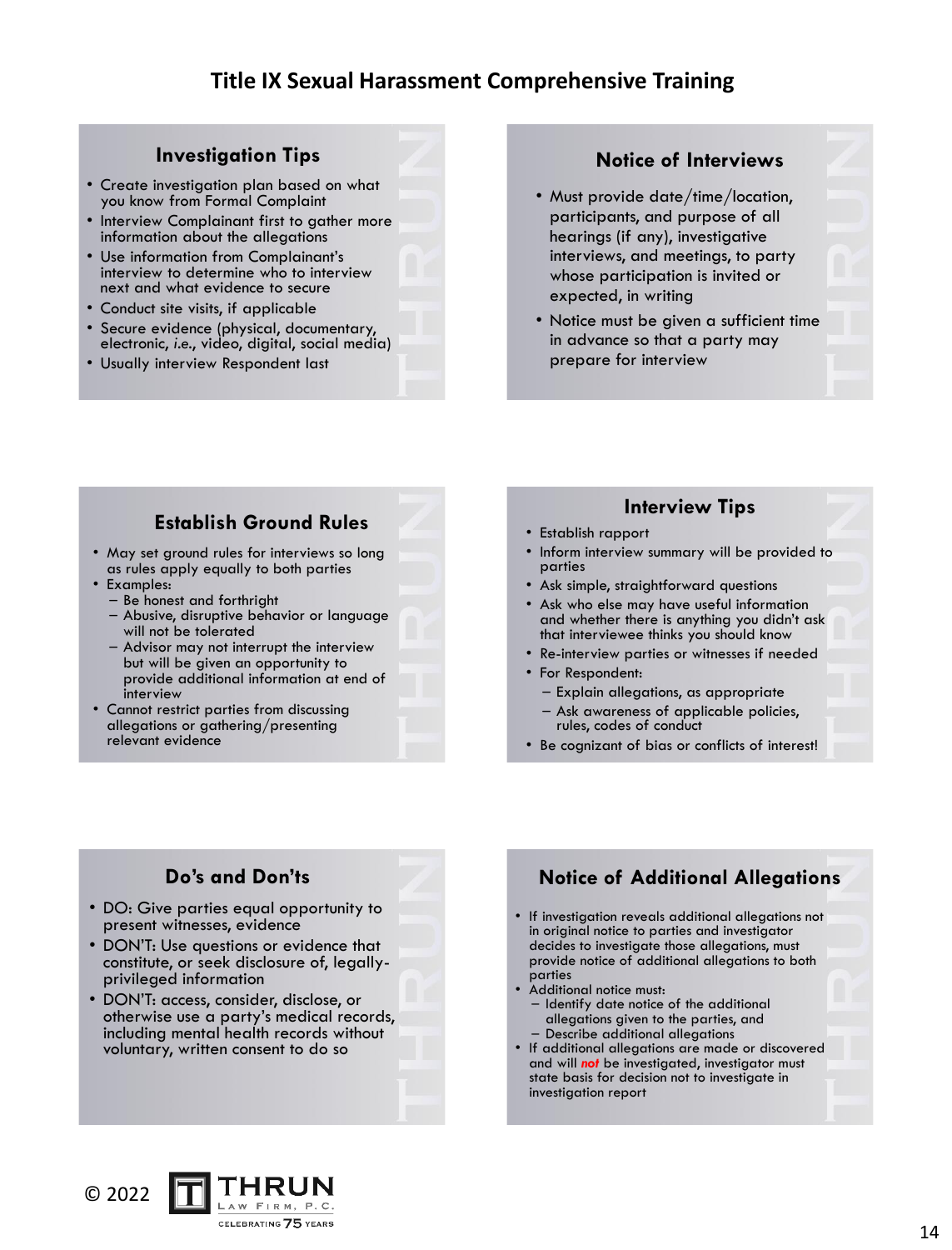#### **Evidence Review**

- Before the investigation report is completed, the investigator must send (in electronic or hard copy) the parties and their advisors all evidence obtained in the investigation so that they can respond to the evidence before the investigator finalizes the report
- Parties must be given **at least 10 days** to submit a written response to the evidence
- Investigator must consider any responses received before completing the report

#### **What Evidence?**

- **ALL** evidence, including:
	- Evidence upon which the District does not intend to rely in reaching a determination regarding responsibility; and
	- Inculpatory or exculpatory evidence obtained from any source.
- Consider reminder to parties that redisclosure of evidence outside of Title IX grievance process is prohibited

# **Parties' Information** • Name of Party • Name of advisor (if any) **What to Include in an**  • If student: age, grade level, and building **Investigation Report** • If employee: job title and building **FITHRUN**





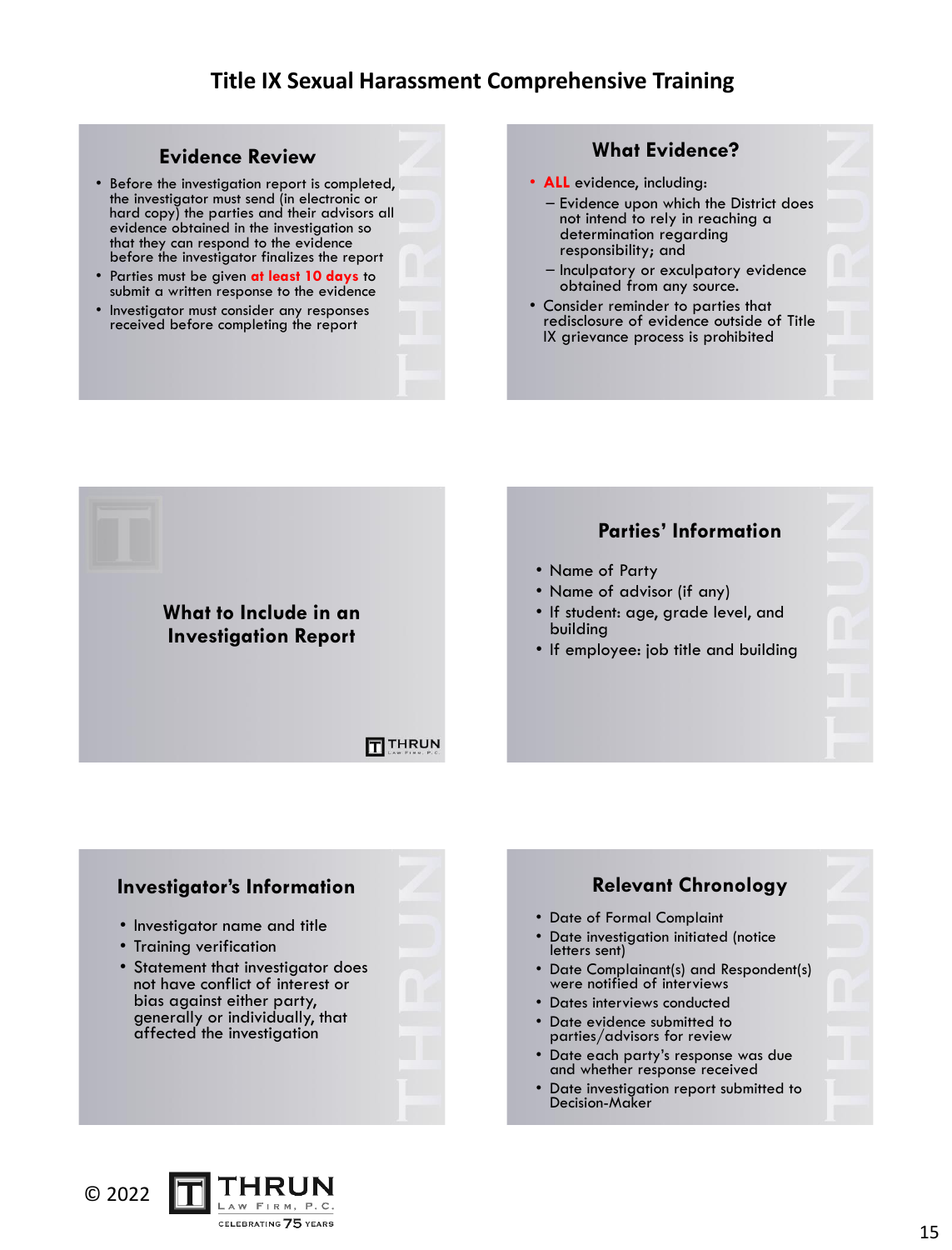#### **Nature of Allegations**

- Describe each allegation, including date, time, place, and nature of the incident(s)
- Additional allegations?
	- If not in original notice to parties and investigator decides to investigate those allegations, identify date notice of additional allegations was given and describe the additional allegations
	- If the additional allegations won't be investigated, state basis for decision

#### **Fact Finding Activities**

- Summarize Complainant's and Respondent's interview, noting date and who attended
- Identify any other contacts with Complainant, Respondent, or their advisors, noting date, contact method, purpose
- Summarize all other witness interviews, noting date and who attended
- Identify and describe any relevant evidence, including who submitted it or how obtained
- Describe any other fact-finding activities (e.g., site visits, record review, or video review)

### **Findings of Fact**

Investigator may:

- Make specific findings of fact for review by the Decision-Maker
- Make credibility determinations
- But, may not make the determination of responsibility



- Use witness quotes, specific dates, times, and locations in the report when possible
- Check for correct spelling of names

evidence

- Cite other applicable Board policies, code of conduct provisions, RSC Sections
- Ensure report is clear, concise, and complete
- Assume either party may release report

### **Transmittal of Final Report**

- Investigator should send (electronic or hard copy) investigation report to the parties and any advisors for review and response unless your policy provides a different process
- Report also should be sent to: – Title IX Coordinator
	- Decision-Maker
- Receipt of the report by the parties starts the Decision-Maker's timelines



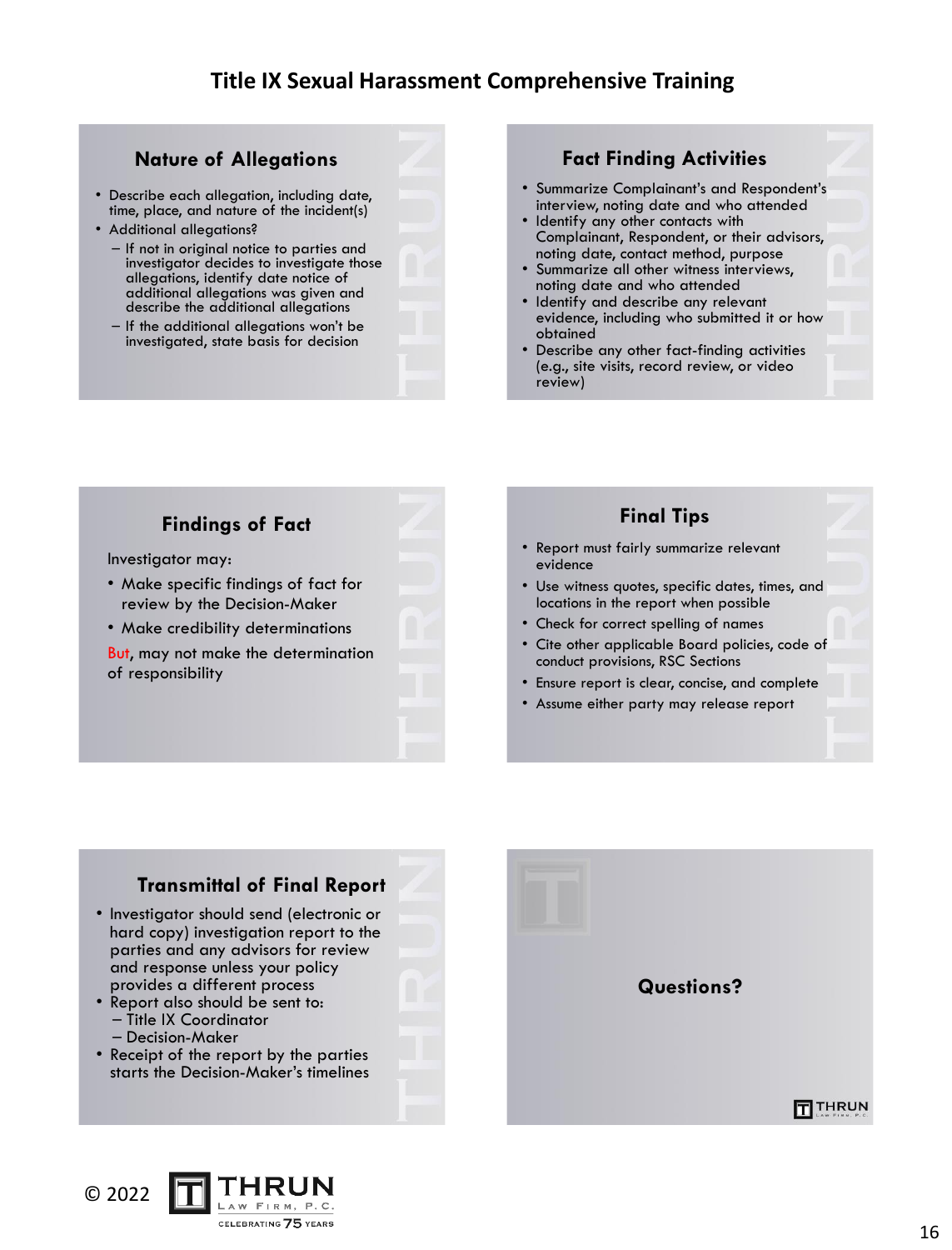



### **Decision-Maker's Role**

- Has independent obligation to: – Evaluate relevance of available evidence including evidence
	- summarized in investigation report, and
	- Consider all relevant evidence
- Make determination of responsibility

# **Right to Submit Questions**

After the parties receive the investigation report but before the Decision-Maker makes the responsibility determination, the Decision-Maker must:

- Allow each party **the opportunity** to submit written, relevant questions for any party or witness to answer;
- Provide each party the answers to the questions; and
- Allow for limited follow-up questions from each party
- Explain to party submitting question basis for excluding any questions

## **Complainant's Sexual History**

Questions and evidence about Complainant's sexual predisposition or prior sexual behavior *are not relevant* unless:

- Offered to prove that someone other than the Respondent committed the alleged misconduct; or
- The questions and evidence concern specific incidents of the Complainant's prior sexual behavior with respect to the Respondent and are offered to prove consent.



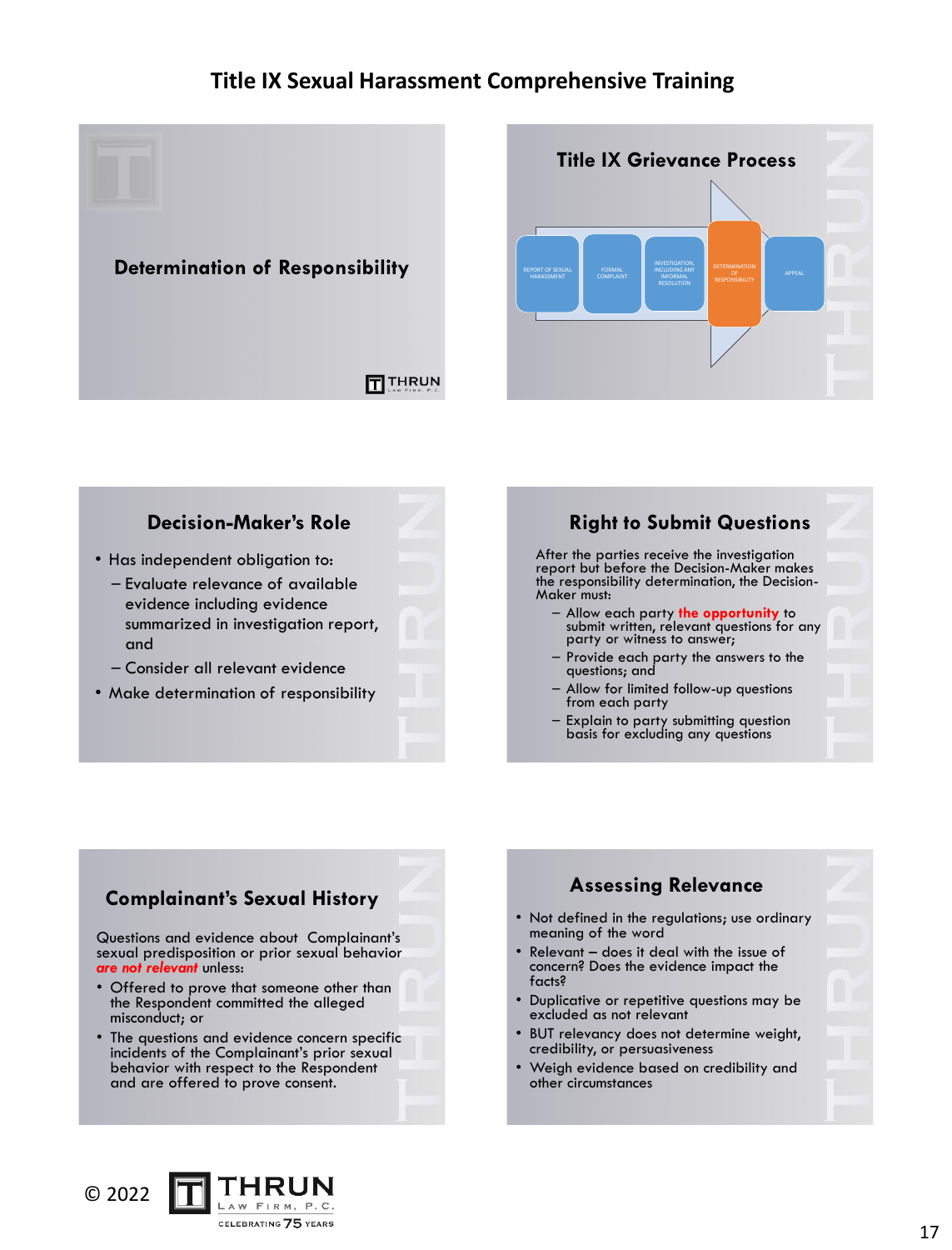#### **Consider Witness Credibility**

- Monitor consistency
- Consider corroboration either from other witnesses or physical evidence
- Consider whether there is a motivation to lie
- Previous consent does not imply future consent

#### **Evidence Standard**

- Decision-Maker makes finding(s) based on policy's standard of evidence or proof
	- District may select the standard, but must use same standard for *all* Title IX sexual harassment investigations
	- Recommend: "preponderance of evidence"
		- o More likely than not  $0.51%$

#### **Determination of Responsibility**

Must be in writing and address:

- Allegations
- Procedural steps taken
- Findings of fact
- Student code of conduct implications
- Conclusion for each allegation and rationale
- Disciplinary sanctions imposed and whether remedies provided
- Appeal rights

#### **Disciplinary Sanctions**

- Determination of Responsibility letter must include any disciplinary action taken against the Respondent
- Sanctions should be consistent with applicable codes of conduct, policies, law
- If Board approval is required for discipline (e.g., tenure hearing, expulsion hearing), the Determination of Responsibility will include a recommendation that the Superintendent prepare and present tenure charges, or that an appropriate Administrator prepare and present a recommendation for long-term suspension or expulsion, to the Board

### **Remedies**

- Determination of responsibility must include *whether* Complainant will receive remedial measures
- Title IX Coordinator should directly communicate with Complainant about specifics
- Remedies should be designed to restore and preserve equal access to the District's education program or activity



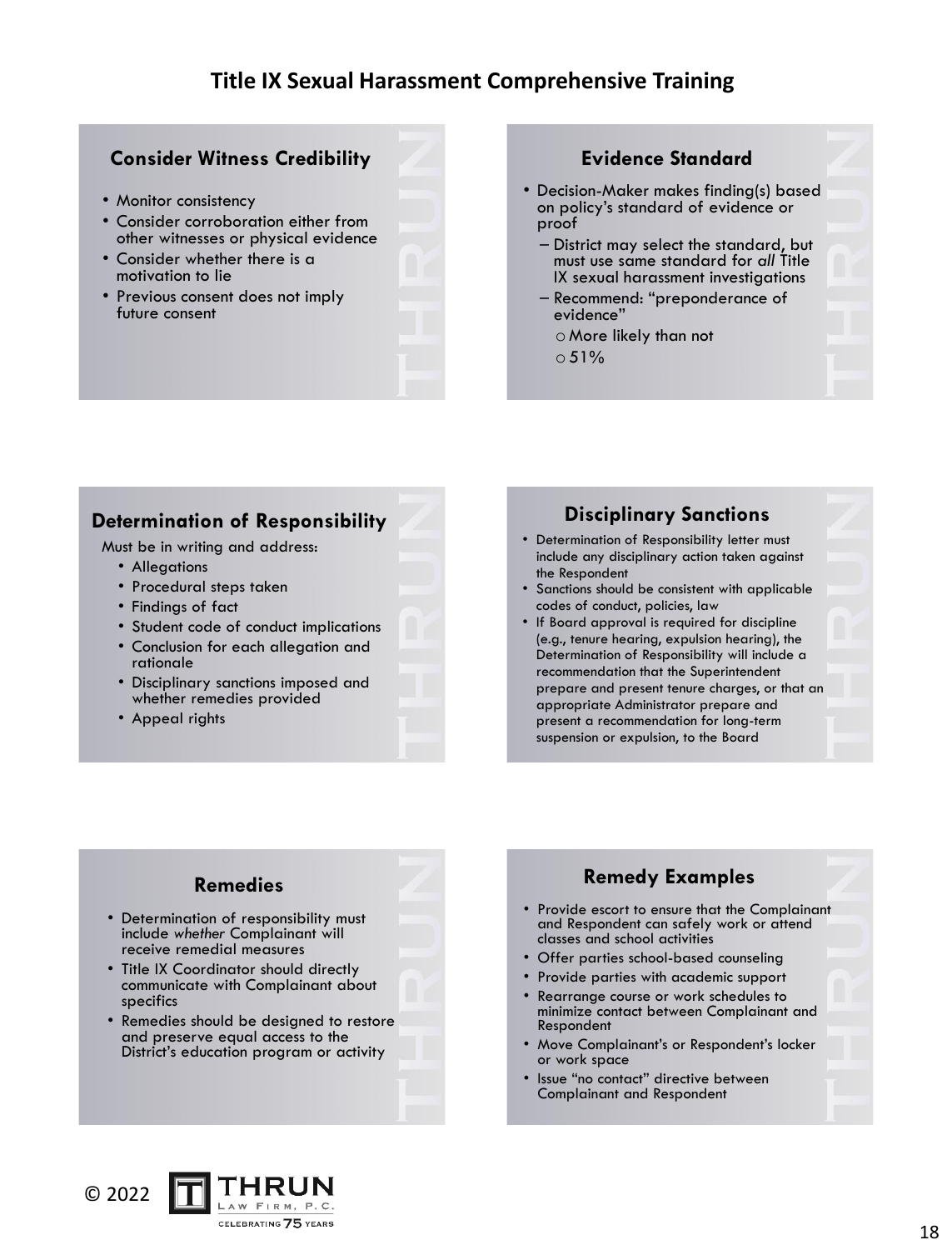#### **Remember!**

- Available to more than just **Complainant**
- Also consider systemic remedies, such as training
- For students with disabilities, convene IEP or Section 504 meetings as necessary

#### **Final Reminders**

- Determination of responsibility should:
- Provide evidence-based rationales
- Be clear and precise
- Be nearly identical for both Complainant and Respondent – Sent to parties simultaneously
- Title IX Coordinator is responsible for effective implementation of any remedies





## **Hearing Location**

- Create space for all parties to view testimony and evidence equally
- Ensure student privacy
- At request of either party, hearing must occur with parties in separate rooms with use of technology so all can see and hear live testimony
- If using any technology, this training is *not sufficient*
	- Get training from IT Director or other person on use of technology
	- Post those training materials on website



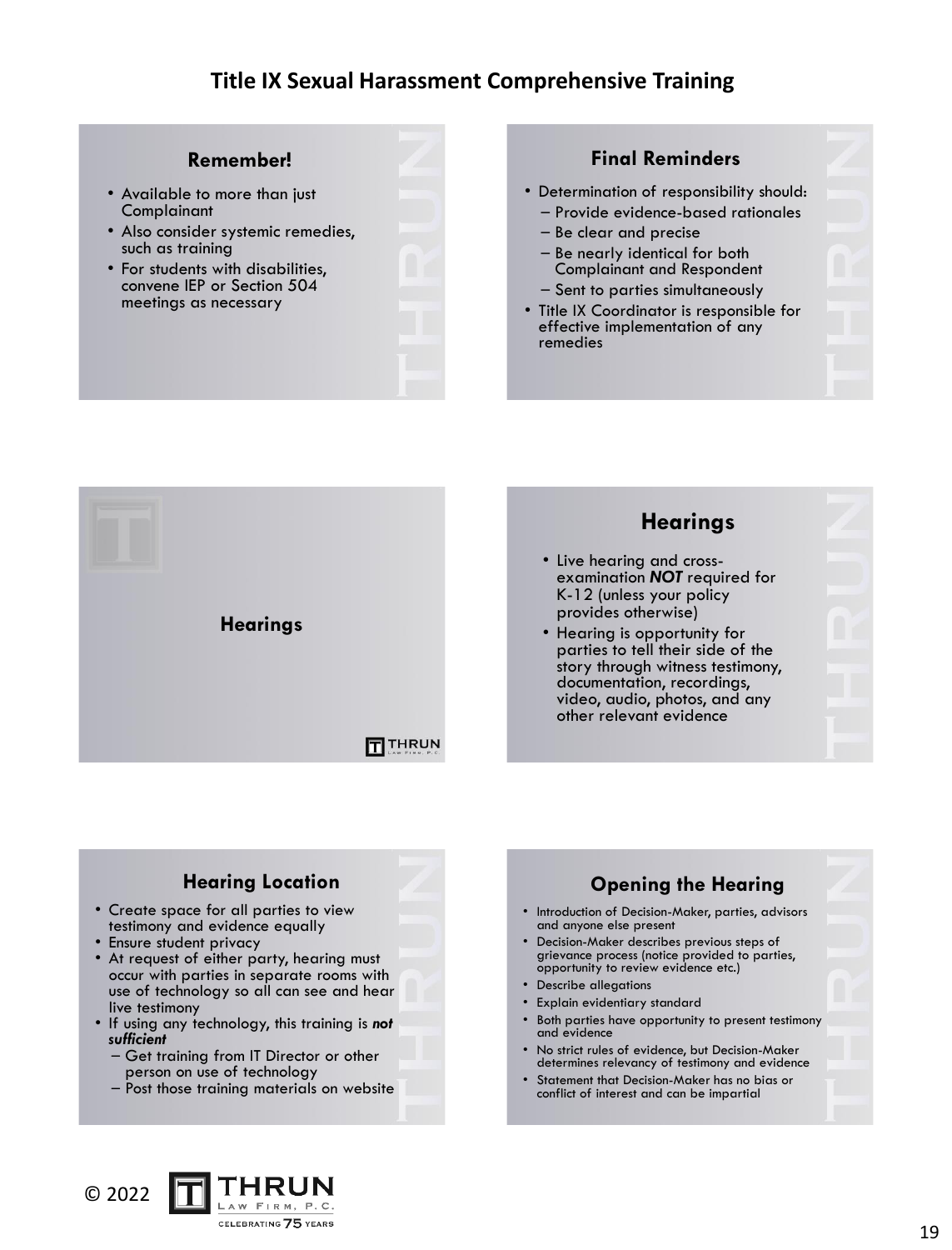#### **Hearing Format**

- District determines hearing format
- Typical hearing format includes:
	- Opening statements
	- Presentation of evidence by Complainant, with cross examination
	- Presentation of evidence by Respondent, with cross examination
	- Rebuttal, if any
	- Closing statements

#### **Hearing Rules**

- Each party's advisor must be permitted to ask the other party and witnesses relevant questions and follow-up questions
	- Including questions challenging credibility
	- Questions related to Complainant's prior sexual history are not relevant except in *very limited* circumstances

#### **Hearing Rules – cont'd**

- Cross examination must be conducted directly, orally, and in real time by party's advisor and never by party personally
- Decision-Maker/Hearing Officer determines relevance and must explain decision to exclude any question







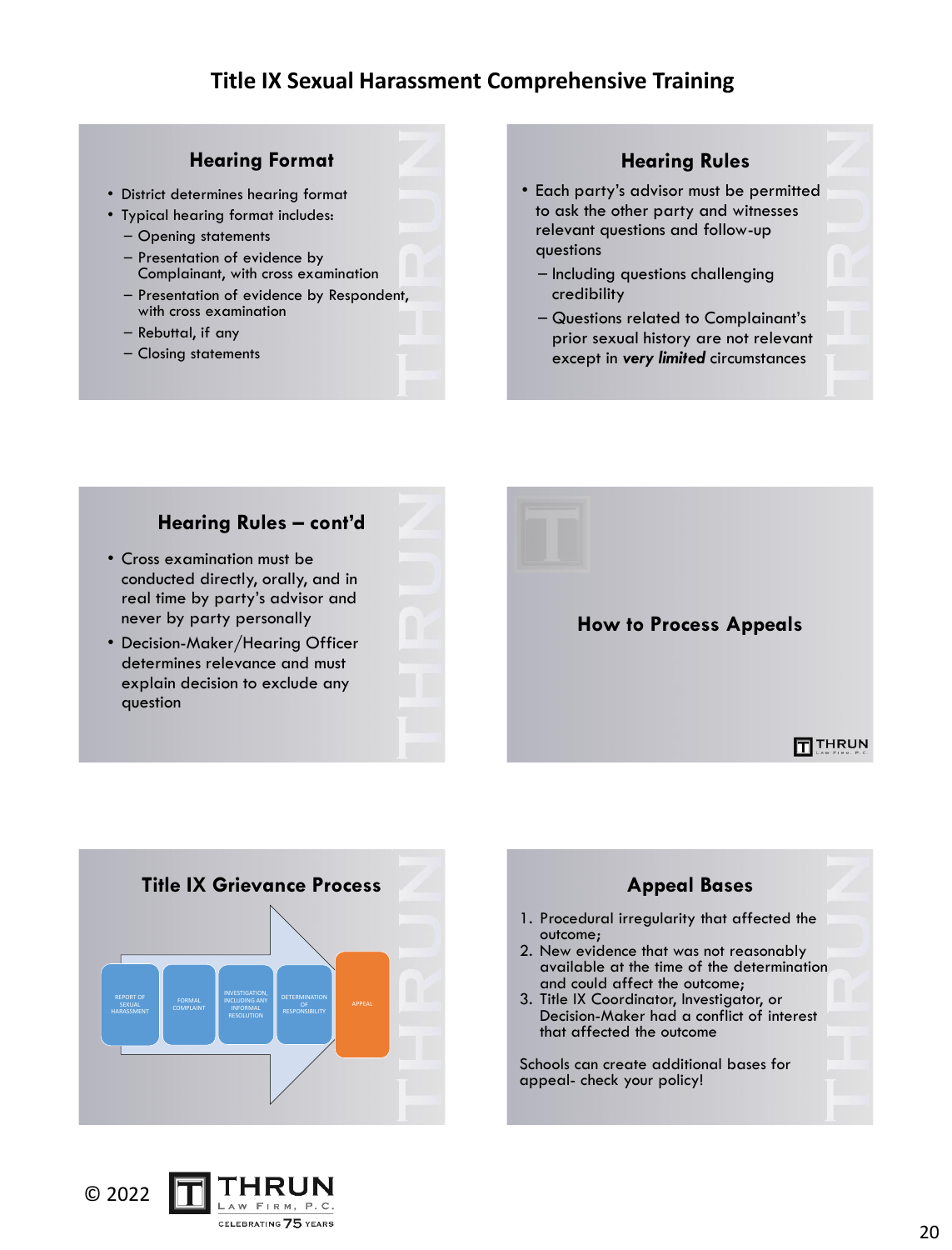#### **General Considerations**

- Both parties may appeal a dismissal or determination of responsibility
- Check your policy for time frames to file and decide appeal
- Appeals Officer cannot be same person as Title IX Coordinator, Investigator, Informal Resolution Facilitator, or Decision-Maker, and must not have a conflict or bias

#### **Appeal Process**

- Determination of responsibility or dismissal includes parties' appeal rights
- Party submits appeal to Appeals Officer or Title IX Coordinator as applicable
- Appeals Officer provides written notice to both parties that appeal filed
- Parties may submit written statement to Appeals Officer in support of, or challenging, determination
- Appeals Officer issues written decision to parties simultaneously



### **Clarifying the Definition**

- Retaliation includes threats, intimidation, coercion against person who makes a report, files a Formal Complaint, participates in, or refuses to participate in a Title IX proceeding
- Exercise of First Amendment rights does not constitute retaliation prohibited by Title IX
- Charges for "collateral misconduct" may be retaliation (e.g., charging Complainant with underage drinking to interfere with Complainant reporting sexual harassment)